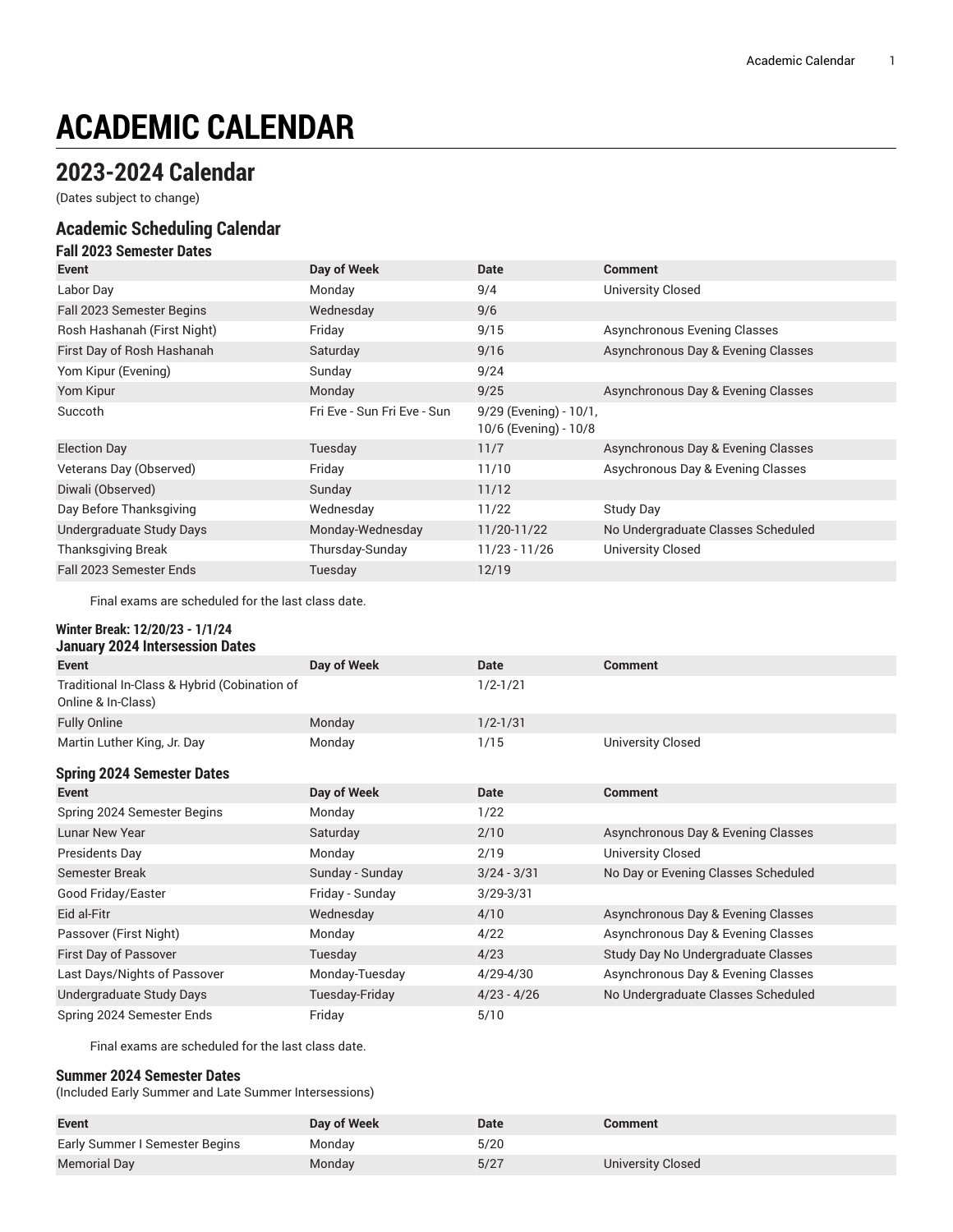#### 2 Academic Calendar

| Wednesday | 5/29 |                                   |
|-----------|------|-----------------------------------|
| Monday    | 6/17 | Asychronous Day & Evening Classes |
| Wednesday | 6/19 | University Closed                 |
| Monday    | 6/3  |                                   |
| Thursday  | 7/4  | University Closed                 |
| Thursday  | 7/11 |                                   |
| Monday    | 7/15 |                                   |
| Monday    | 7/29 |                                   |
| Saturday  | 8/24 |                                   |
| Friday    | 8/30 |                                   |
|           |      |                                   |

# **Meeting Patterns**

|--|--|

| Day(s) of Week              | <b>First Day</b> | <b>Last Day</b> |
|-----------------------------|------------------|-----------------|
| Monday                      | 9/11/23          | 12/18/23        |
| Tuesday                     | 9/12/23          | 12/19/23        |
| Wednesday                   | 9/6/23           | 12/13/23        |
| Thursday                    | 9/7/23           | 12/14/23        |
| Friday                      | 9/8/23           | 12/15/23        |
| Saturday                    | 9/9/23           | 12/16/23        |
| Monday / Wednesday          | 9/6/23           | 12/18/23        |
| Tuesday / Thursday          | 9/7/23           | 12/19/23        |
| Wednesday / Friday          | 9/6/23           | 12/15/23        |
| Monday / Tuesday / Thursday | 9/7/23           | 12/19/23        |
| Monday / Wednesday / Friday | 9/6/23           | 12/18/23        |
| Tuesday / Thursday / Friday | 9/7/23           | 12/19/23        |

#### **Spring 2024**

| ------ <sub>3</sub> ----    |                  |          |
|-----------------------------|------------------|----------|
| Day(s) of Week              | <b>First Day</b> | Last Day |
| Monday                      | 1/22/24          | 5/6/24   |
| Tuesday                     | 1/23/24          | 5/7/24   |
| Wednesday                   | 1/24/24          | 5/8/24   |
| Thursday                    | 1/25/24          | 5/9/24   |
| Friday                      | 1/26/24          | 5/10/22  |
| Saturday                    | 1/27/23          | 5/14/23  |
| Monday / Wednesday          | 1/22/24          | 5/9/24   |
| Tuesday / Thursday          | 1/23/24          | 5/9/24   |
| Wednesday / Friday          | 1/24/24          | 5/10/24  |
| Monday / Tuesday / Thursday | 1/22/24          | 5/9/24   |
| Monday / Wednesday / Friday | 1/22/24          | 5/10/24  |
| Tuesday / Thursday / Friday | 1/23/24          | 5/10/24  |

## **No Classes Scheduled Dates**

*Note: Evening begins at 4:00 PM*

| <b>Fall 2023</b>          |                                  |
|---------------------------|----------------------------------|
| Event/Holiday             | Date(s)                          |
| Undergraduate Study Days  | Monday-Wednesday, November 20-22 |
| Day Before Thanksgiving   | Wednesday, November 22           |
| <b>Thanksgiving Break</b> | Thursday-Sunday, November 23-26  |
| Spring 2024               |                                  |
| Event/Holiday             | Date(s)                          |
| President's Day           | Monday, February 22              |
| <b>Spring Break</b>       | Sunday - Sunday, March 24-31     |
|                           |                                  |